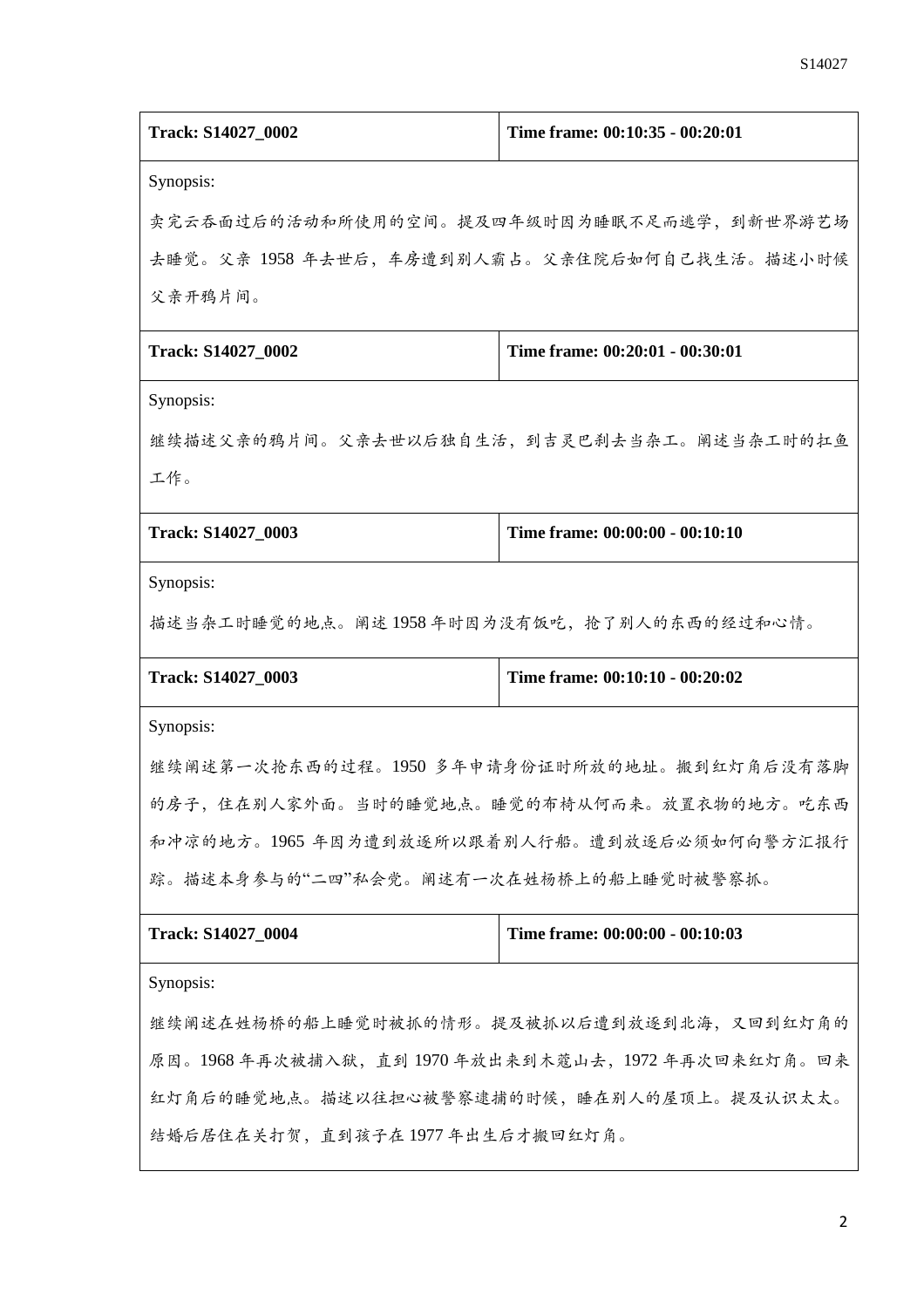| Track: S14027_0004                              | Time frame: 00:10:03 - 00:20:03 |  |
|-------------------------------------------------|---------------------------------|--|
| Synopsis:                                       |                                 |  |
| 搬回红灯角的原因。以赌博维生把孩子养大。解释赌博如何赚钱。描述 1977 年太太回到红灯    |                                 |  |
| 角后,与孩子一起居住的地方。如何在红灯角的祖屋庆祝新年。                    |                                 |  |
| Track: S14027_0004                              | Time frame: 00:20:05 - 00:31:03 |  |
| Synopsis:                                       |                                 |  |
| 1986 年红灯角祖屋有空房子后,受访者正式定居那儿直到 2000 多年为止。心境的改变。红灯 |                                 |  |
| 角的改变。现在居住的房子和以前的红灯角房子的差别。槟城乔治市入遗以后的改变。红灯角       |                                 |  |
| 对受访者的意义。提及1969年爆窃红灯角的美国货仓。                      |                                 |  |
| Track: S14027_0005                              | Time frame: 00:00:00 - 00:12:58 |  |
| Synopsis:                                       |                                 |  |
| 继续描述爆窃美国货仓。以往红灯角填地的居民需要插柱子标注自己的地方。提及 1950 年代    |                                 |  |
| 末的红灯角还没有屋子,为倒垃圾的地点。小时候的玩意儿。没有钱的时候如何制作风筝。弹       |                                 |  |
| 珠游戏的玩法。                                         |                                 |  |
| Track: S14027 0006                              | Time frame: 00:00:00 - 00:10:02 |  |
| Synopsis:                                       |                                 |  |
| 阐述以前住在黄仔务巷淹水时的情形。如何从舢舨巷搬家到黄仔务巷。描述车房的构造。         |                                 |  |
| Track: S14027_0006                              | Time frame: 00:10:03 - 00:20:02 |  |
| Synopsis:                                       |                                 |  |
| 继续描述车房的构造。车房附近的建筑物。屋门的建筑材料。车房附近人们洗澡的水池。煮饭       |                                 |  |
| 用的炉和木柴。                                         |                                 |  |
|                                                 |                                 |  |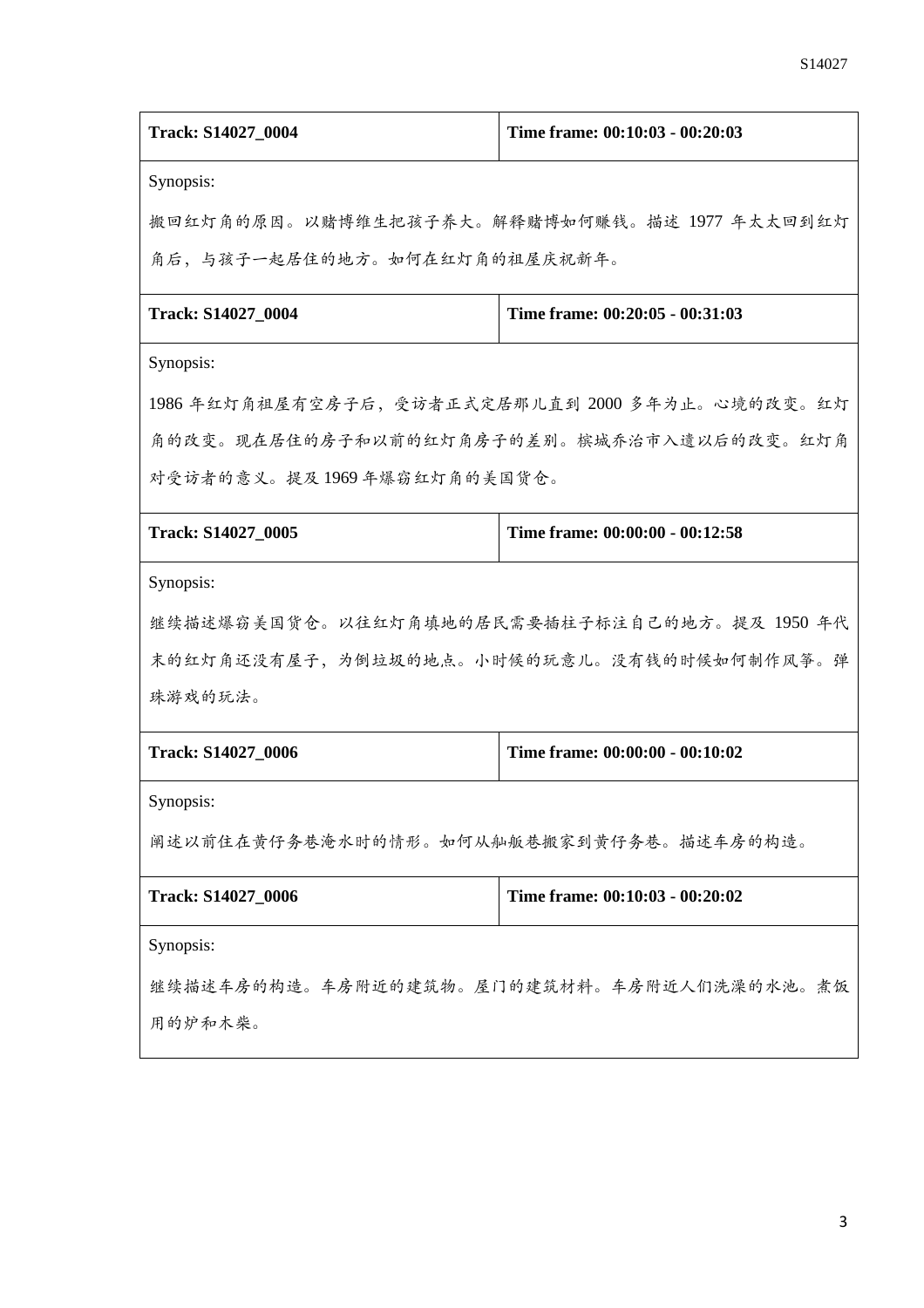| Track: S14027_0006                              | Time frame: 00:20:03 - 00:31:04 |
|-------------------------------------------------|---------------------------------|
| Synopsis:                                       |                                 |
| 继续描述煮饭用的木柴。砍柴用的木刀。煮食用的炉。生火的方法。提及父亲在家里打金和煮       |                                 |
| 鸦片。警察在车房楼上开鸦片间。五脚基的使用。小时候的游戏。                   |                                 |
| Track: S14027_0007                              | Time frame: 00:00:00 - 00:10:02 |
| Synopsis:                                       |                                 |
| 继续小时候的游戏。描述追风筝和捡风筝。小时候睡的木板床。去公共水池洗澡的用具。洗澡       |                                 |
| 的情况。公共厕所位置和构造。不喜欢用公共厕所,所以到水沟去如厕。新年时的红包钱。        |                                 |
| Track: S14027_0007                              | Time frame: 00:10:02 - 00:20:04 |
| Synopsis:                                       |                                 |
| 平常吃饭常配的咸鱼和梅菜。家里的摆设。吃饭的用具。回忆小时候玩的游戏。父亲去世以后       |                                 |
| 搬到36号冰店去工作。到冰店工作以后,衣服寄放在洗衣店洗。                   |                                 |
| Track: S14027_0007                              | Time frame: 00:20:04 - 00:31:04 |
| Synopsis:                                       |                                 |
| 在冰店工作的作息时间。在冰店工作的感觉。小时候曾经捡到的物品。红灯角的范围。搬到红       |                                 |
| 灯角时,睡觉用的木箱子。在红灯角的睡觉地点。到社尾的水池冲凉时所带的物品。解释公共       |                                 |
| 水池的构造。                                          |                                 |
| Track: S14027_0008                              | Time frame: 00:00:00 - 00:10:04 |
| Synopsis:                                       |                                 |
| 公共水池的使用者。受访者通常如厕的地方。阐述 1965 年跟着别人行船的经历。1950 多年土 |                                 |
| 桥尾成为倒垃圾的地点。如何在填地上占位子建屋子。"二四"私会党在占屋子上所扮演的角       |                                 |
| 色。                                              |                                 |
|                                                 |                                 |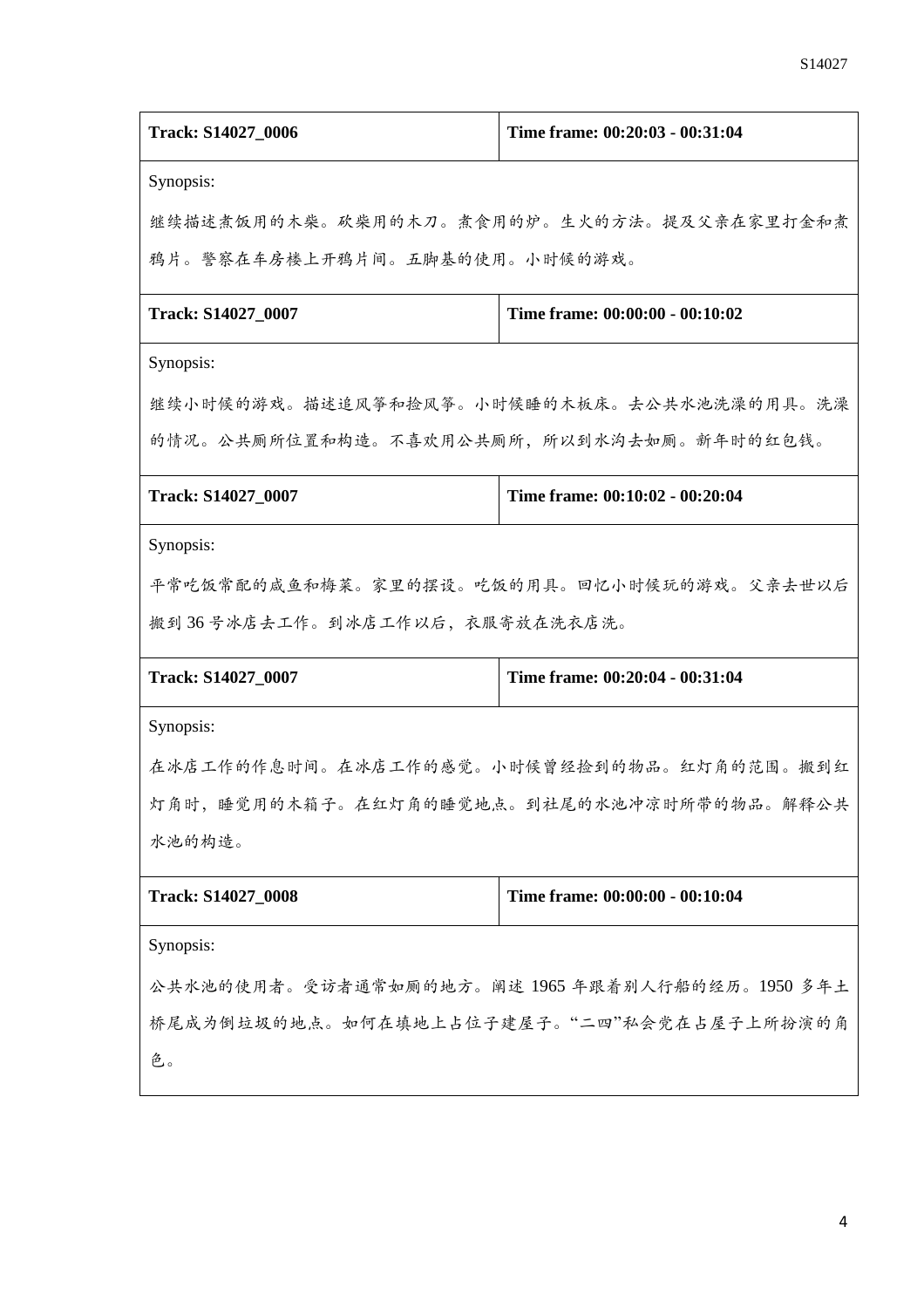| Track: S14027_0008                        | Time frame: 00:10:96 - 00:16:50 |
|-------------------------------------------|---------------------------------|
| Synopsis:                                 |                                 |
| 提及有些人占了位子,搭了房子之后把房子卖出去。受访者时常回去黄仔务巷看以前的房子, |                                 |
| 但是都没有看到童年玩伴。现在黄仔务巷附近建筑物用途的改变。住在黄仔务巷房子时的家庭 |                                 |
| 用品。                                       |                                 |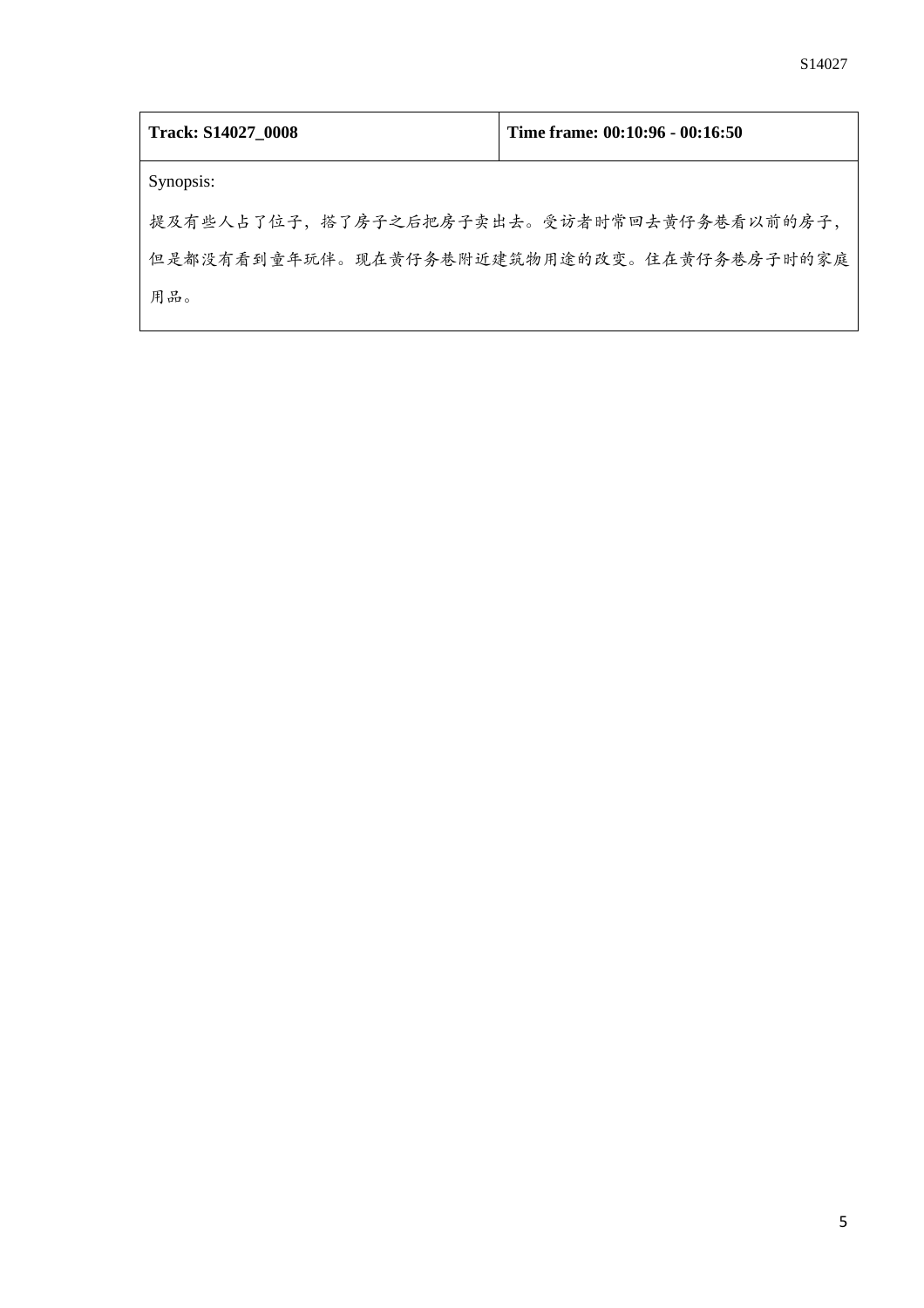## Mr Wong Kwong Cheow

(1943)

Accession number: S14027

Track Number: S14027\_0001, S14027\_0002, S14027\_0003, S14027\_0004, S14027\_0005, S14027\_0006, S14027\_0007, S14027\_0008

Duration: 03:36:05

Language/Dialect: Hokkien

| Time frame: $00:00:00 - 00:10:03$ |
|-----------------------------------|
|                                   |

Synopsis:

Born in 1943. Family background. Places he stayed after he was adopted at two or three years old. Studied in SRJK (C) Shi Chung at the age of seven. The usage of buildings surrounding Nanyang Auto at Ngah Aboo Lane when he moved there in 1952.

| <b>Track: S14027 0001</b> | Time frame: $00:10:03 - 00:20:00$ |
|---------------------------|-----------------------------------|
|                           |                                   |

Synopsis:

Continued with the usage of buildings surrounding Nanyang Auto when he moved there in 1952. The frequent flood in Kimberly Street when he was young, and how he picked up valuable things from the drains. Described about leftover food collection by pig farmers. How the Indians did gold washing in the drains. The geographic location of his house. Reason of moving from Sampan Lane (off Stewart Lane) to Ngah Aboo Lane. Structure of the Nanyang Auto house (the garage).

**Track: S14027\_0001 Time frame: 00:20:01 - 00:31:04**

Synopsis:

Continued with the structure of the garage. Mentioned about the house owner when he was young. Described the geographic location of the garage. Materials used to space out the house. The use of space in the house. Mentioned about picking up things from the drains. Daily routine during primary school years.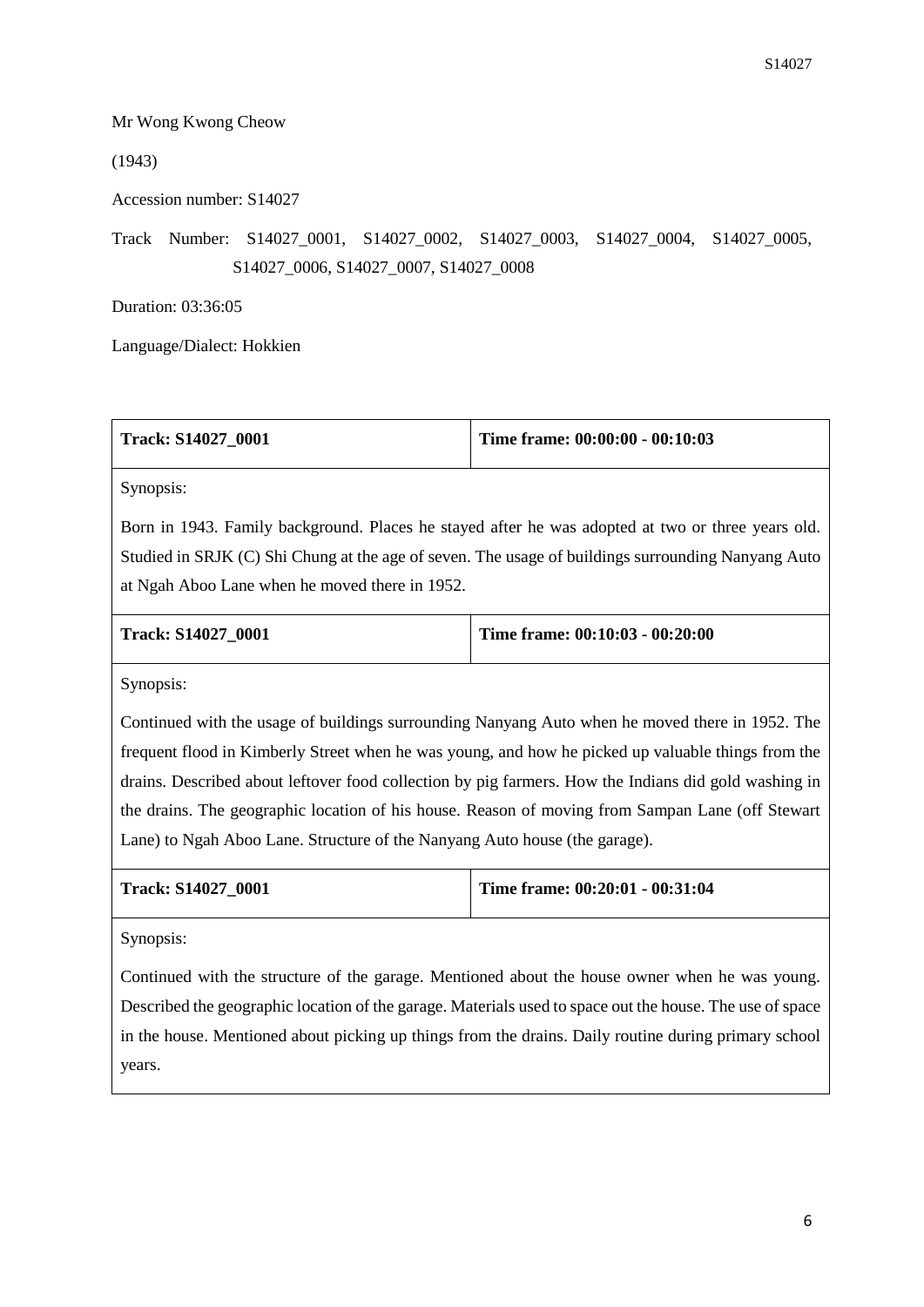| Track: S14027 0002 | Time frame: 00:00:00 - 00:10:34 |
|--------------------|---------------------------------|
|                    |                                 |

Described how he knocked bamboo sticks to attract attention when selling *wantan* noodles at a young age. Wages received when selling *wantan* noodles. His encounters when selling *wantan* noodles. Other places where he sold *wantan* noodles.

| <b>Track: S14027 0002</b> | Time frame: $00:10:35 - 00:20:01$ |
|---------------------------|-----------------------------------|
|                           |                                   |

Synopsis:

Activities after *wantan* noodle selling and spaces used. Mentioned about class skipping at Standard 4, going to sleep at New World Park because of not having enough sleep. The garage was occupied when his father passed away in 1958. How to earn a living when his father was hospitalized. Described about the opium business his father operated when he was young.

| <b>Track: S14027 0002</b> | Time frame: $00:20:01 - 00:30:01$ |
|---------------------------|-----------------------------------|
|                           |                                   |

Synopsis:

Continued with the description on his father's opium den. Went to Chowrasta market to do odd jobs when he began to live independently. Described in details about his fish carrying job when working as an odd job worker.

| <b>Track: S14027 0003</b> | Time frame: $00:00:00 - 00:10:10$ |
|---------------------------|-----------------------------------|
|                           |                                   |

Synopsis:

Described the place he slept when working as an odd job worker. Elaborated on how he robbed and how he felt when robbing other people in 1958 due to poverty.

| <b>Track: S14027 0003</b> | Time frame: $00:10:10 - 00:20:02$ |
|---------------------------|-----------------------------------|
|                           |                                   |

Synopsis:

Continued with the description on robbing for the first time. The address used when applying for an identity card. Staying outside other people's house when he first came to the Weld Quay Reclamation Area. How he obtained the cloth chair for sleeping. Places to put his clothes. Places to eat and bathe. Exiled in 1965, thus went to work on ship together with other people. How one needed to report to the police if exiled. Described how he joined the 24 Secret Society. Described in details about sleeping on a ship at Yang Jetty one day and was caught by the police.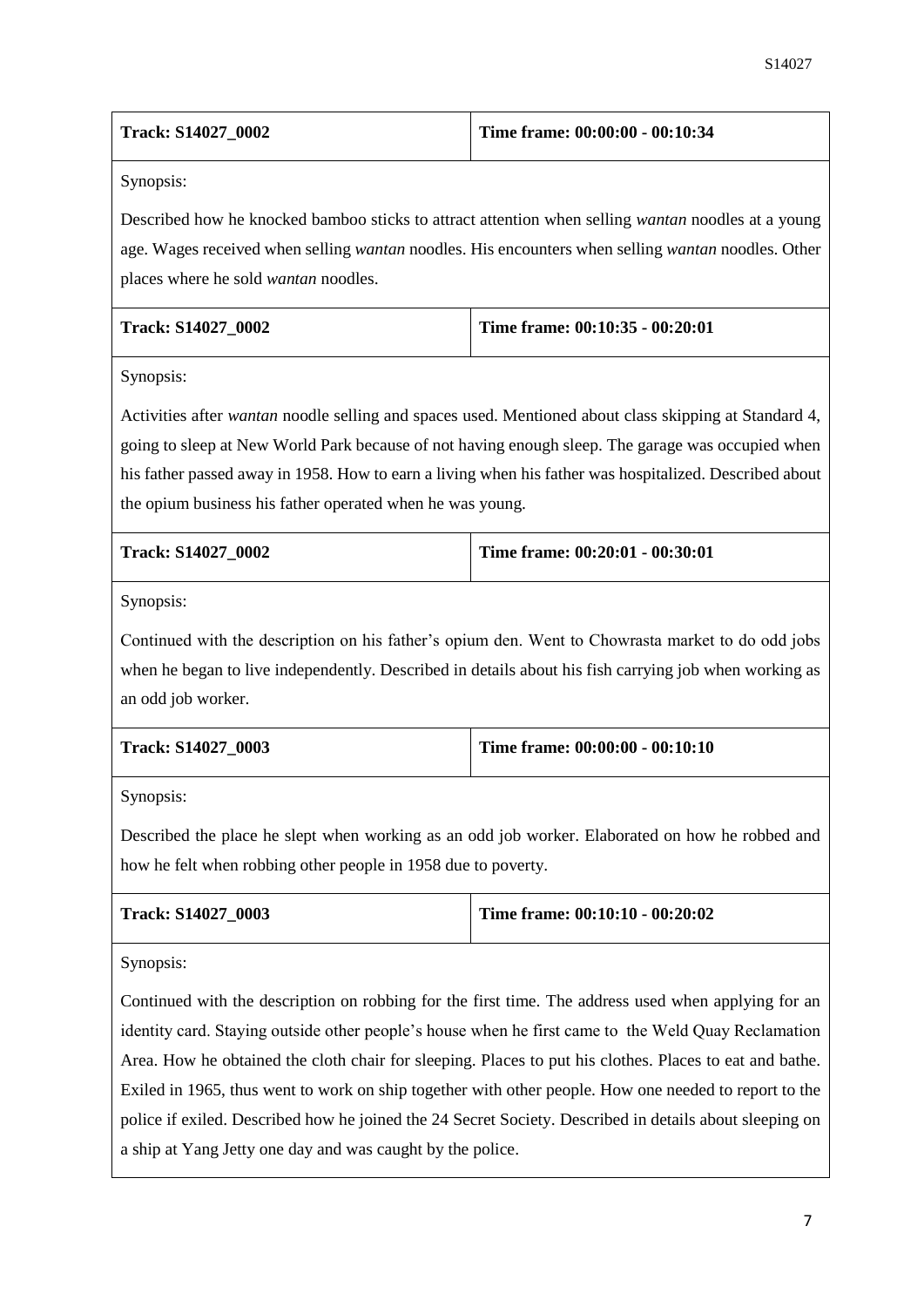| <b>Track: S14027 0004</b> | Time frame: 00:00:00 - 00:10:03 |
|---------------------------|---------------------------------|
|---------------------------|---------------------------------|

Continued with the description of being caught by the police when sleeping on a ship at Yang Jetty. Exiled to Butterworth and why he returned to the Weld Quay Reclamation Area. He was detained again in 1968, was exiled to Pulau Jerejak in 1970, and returned to the Weld Quay Reclamation Area in 1972. Where he slept after returning to the Weld Quay Reclamation Area. Described sleeping on the roof for fear of being caught by the police. Mentioned how he met his wife. He and his wife lived in Caunter Hall after getting married and moved back to the Weld Quay Reclamation Area in 1977 when their child was born.

|  | Track: S14027 0004 |  |
|--|--------------------|--|
|--|--------------------|--|

## **Time frame: 00:10:03 - 00:20:03**

Synopsis:

Why he moved back to the Weld Quay Reclamation Area. How he earned a living and raised his child by gambling. Explained how to make money by gambling. Described the place he stayed with his wife and child when they returned to the Weld Quay Reclamation Area in 1977. How they celebrated Chinese New Year in their ancestral home in the Reclamation Area.

| Track: S14027 0004 |  |  |
|--------------------|--|--|
|--------------------|--|--|

**Track: S14027\_0004 Time frame: 00:20:05 - 00:31:03**

Synopsis:

Stayed in the Reclamation Area from 1986 to after 2000 when there was extra room in his wife's ancestral home. Changes of his state of mind. Changes of the Reclamation Area. Differences between the houses now and then in the Reclamation Area. Changes felt after Penang (George Town) had been listed as a UNESCO World Heritage Site. What the Reclamation Area meant to him. Mentioned about breaking into an American godown in the Reclamation Area in 1969.

| Track: S14027 0005 | Time frame: $00:00:00 - 00:12:58$ |
|--------------------|-----------------------------------|
|                    |                                   |

Synopsis:

Continued with the description of breaking into an American godown. In the past the residents needed to place a stick to mark their territories. Mentioned that the Reclamation Area had no houses in the end of the 1950s and it was a rubbish dumping site. Games played when he was young. How to make his own kite when he had no money to buy one. How to play the marble game.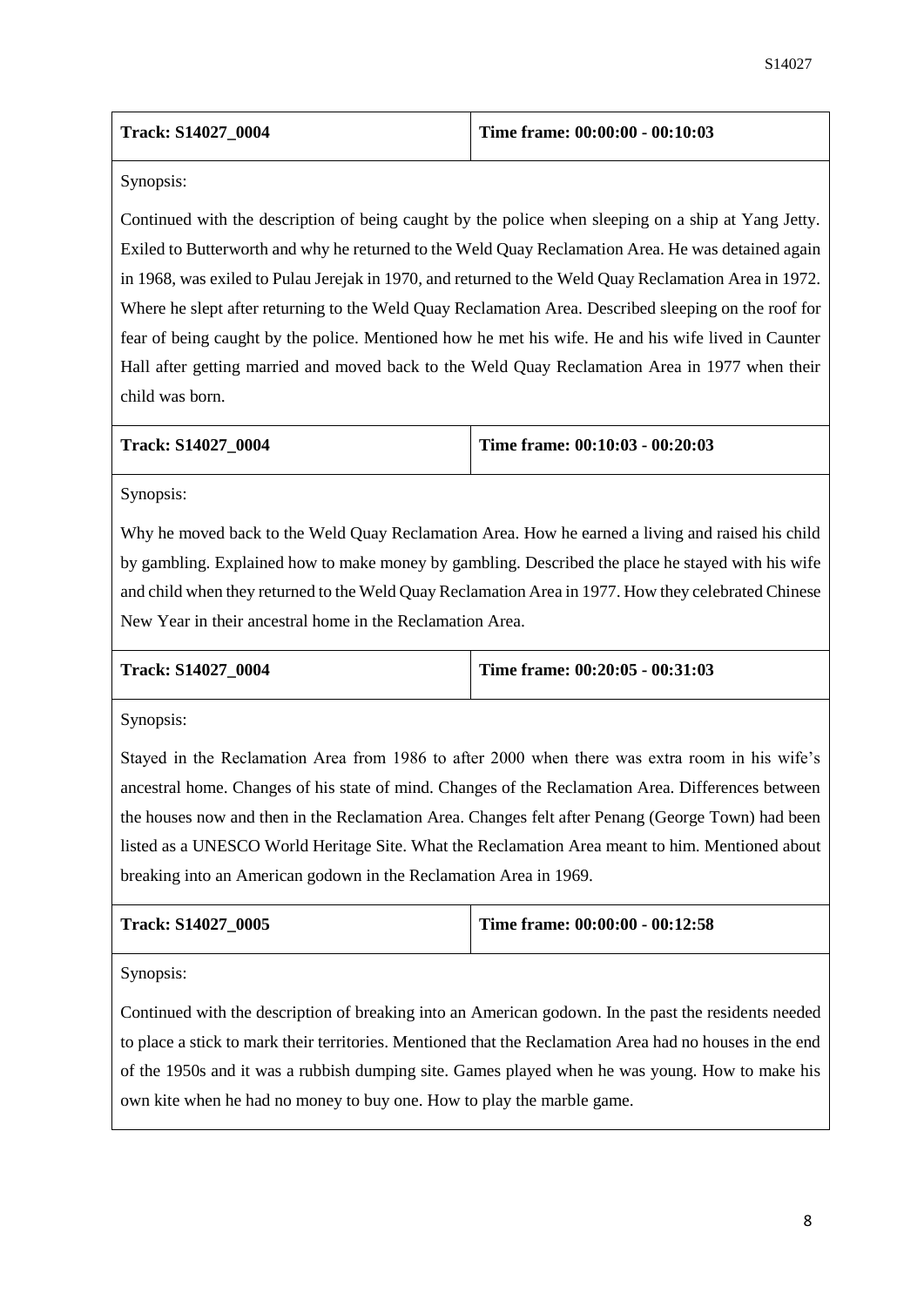| <b>Track: S14027 0006</b> | Time frame: $00:00:00 - 00:10:02$ |
|---------------------------|-----------------------------------|
|---------------------------|-----------------------------------|

Described in details about the flood in Ngah Aboo Lane in the past. Described shifting from Sampan Lane to Ngah Aboo Lane. Described about the structure of the garage in which he stayed.

| <b>Track: S14027 0006</b> | Time frame: 00:10:03 - 00:20:02 |
|---------------------------|---------------------------------|
|                           |                                 |

Synopsis:

Continued with the description of the garage. Buildings nearby the garage. The building materials of the house door. The pool nearby garage where people used to take bath. Stove and firewood used in cooking.

| <b>Track: S14027 0006</b> | Time frame: $00:20:03 - 00:31:04$ |
|---------------------------|-----------------------------------|
|                           |                                   |

Synopsis:

Continued with the description about the firewood used in cooking. The wooden knife used in chopping the firewood. Stove used in cooking. Ways of litting a fire. Mentioned about his father's goldsmithing and opium cooking at home. Policemen who operated an opium business upstairs. The use of the fivefoot-way. Games played when he was young.

| Track: S14027 0007 | Time frame: 00:00:00 - 00:10:02 |
|--------------------|---------------------------------|
|                    |                                 |

Synopsis:

Continued with the games played when he was young. Description of kite flying and kite catching. The wooden bed in which he slept when he was young. Tools used when taking bath in a public pool. Conditions when taking bath. The location and structure of the public toilet. Did not like to use public toilet and thus used the drains as a toilet. *Ang pow* received during Chinese New Year.

| Track: S14027 0007 | Time frame: 00:10:02 - 00:20:04 |
|--------------------|---------------------------------|
|                    |                                 |

Synopsis:

Salted fish and preserved vegetable which were always the match for rice. Furniture arrangement in the house. Utensils used when dining. Recalled the games played when he was young. Worked at No. 36 Ice Shop after his father's passing. Put his clothes in laundry shop to wash since he started working at the Ice Shop.